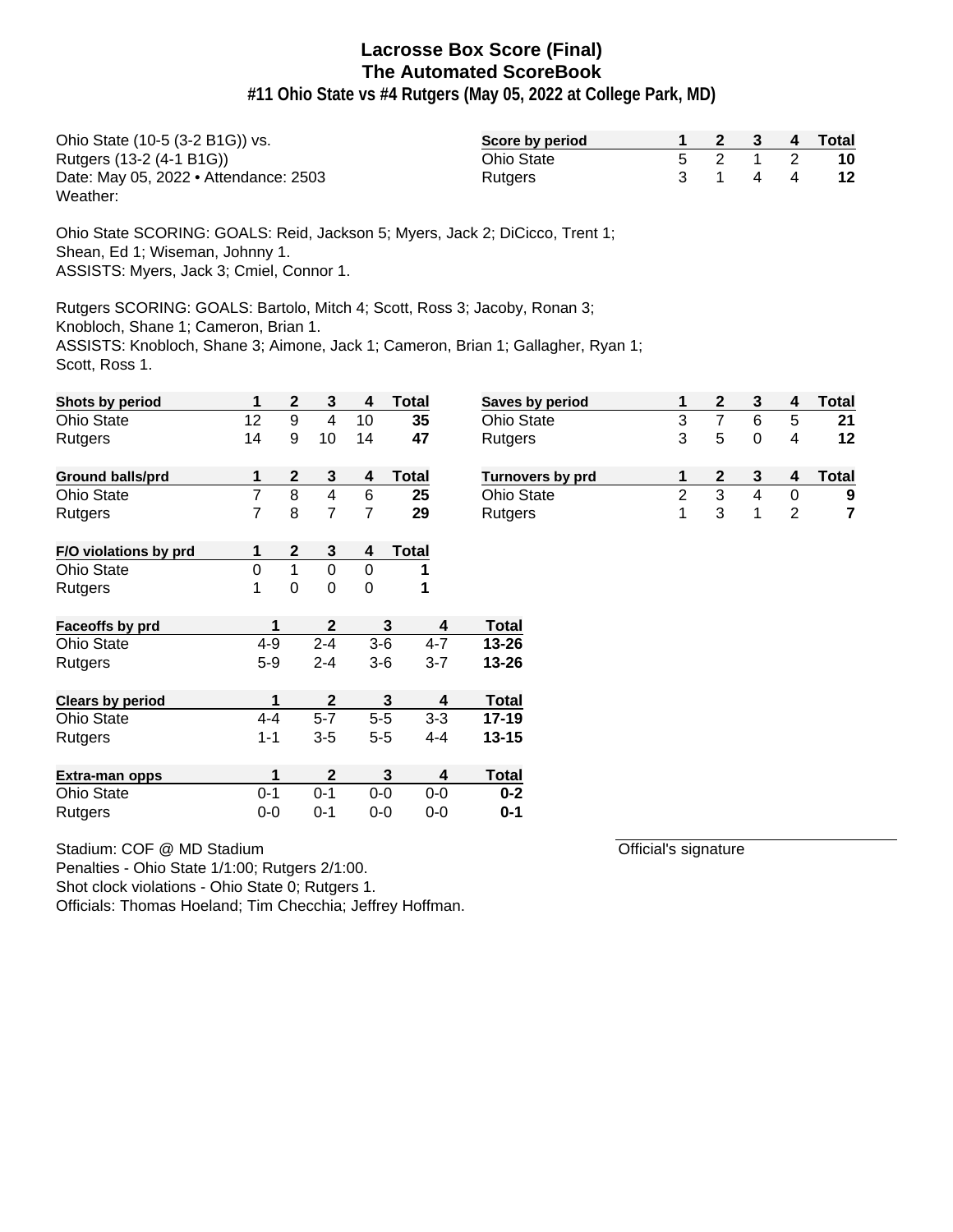**#11 Ohio State vs #4 Rutgers (May 05, 2022 at College Park, MD)**

| <b>Pos</b>   | ##             | <b>Player</b>        | G                        | A              | <b>Pts</b>     |                | Sh SOG GB                |                          | Face  | TO             | <b>CT</b>               | Pens       |
|--------------|----------------|----------------------|--------------------------|----------------|----------------|----------------|--------------------------|--------------------------|-------|----------------|-------------------------|------------|
| a            | 4              | Bartolo, Mitch       | 4                        | $\blacksquare$ | 4              | 12             | 8                        | $\overline{2}$           |       | 1              |                         |            |
| a            | 5              | Scott, Ross          | 3                        | $\mathbf{1}$   | 4              | 9              | 6                        | 1                        |       |                |                         |            |
| a            | 11             | Cameron, Brian       | 1                        | 1              | $\overline{2}$ | 3              | $\overline{2}$           | 1                        | ä,    |                |                         |            |
| m            | 8              | Jacoby, Ronan        | 3                        |                | 3              | 8              | 6                        | $\overline{\phantom{a}}$ |       |                |                         |            |
| m            | 27             | Knobloch, Shane      | 1                        | 3              | 4              | 5              | 3                        | 1                        |       | $\overline{2}$ | ä,                      |            |
| m            | 34             | Gallagher, Ryan      | $\overline{\phantom{a}}$ | 1              | $\mathbf{1}$   | $\overline{2}$ | $\overline{2}$           | 1                        |       |                | -                       | $1 - 0:30$ |
| d            | 81             | Jean-Felix, Jaryd    | ۰                        |                |                |                | $\blacksquare$           |                          |       |                |                         | $1 - 0:30$ |
| d            | 88             | Russo, Bobby         | -                        |                |                | ÷,             | -                        | $\overline{2}$           |       | 1              | 1                       |            |
| d            | 90             | Boswell, Bryant      |                          |                |                |                |                          | 5                        |       |                |                         |            |
| $\mathbf{g}$ | 23             | Kirst, Colin         |                          |                |                |                |                          | 1                        |       | 1              |                         |            |
|              |                | -- Substitutes --    |                          |                |                |                |                          |                          |       |                |                         |            |
|              | $\overline{2}$ | Daninger, Cole       |                          |                |                |                |                          | $\overline{2}$           |       |                |                         |            |
|              | 6              | Coyne, Tommy         |                          |                |                |                |                          |                          |       |                |                         |            |
|              | 12             | Teresky, Nick        |                          |                | -              | $\overline{2}$ | $\overline{2}$           | 1                        |       |                |                         |            |
|              | 13             | Stahanczyk, Jack     |                          |                |                |                |                          |                          |       |                |                         |            |
|              | 14             | Sanguinetti, Michael | $\overline{\phantom{0}}$ |                |                | -              | $\overline{\phantom{0}}$ | -                        |       |                |                         |            |
|              | 22             | Civetti, Eric        |                          |                |                | 2              | $\overline{2}$           | ÷,                       |       |                |                         |            |
|              | 26             | Franckowiak, Zackary | $\blacksquare$           |                |                | 1              | 1                        | $\overline{\mathbf{4}}$  |       |                | 1                       |            |
|              | 29             | Rall, Ethan          |                          |                |                |                |                          | 1                        |       |                |                         |            |
|              | 32             | Reynolds, Remington  |                          |                |                |                |                          | 1                        |       | 1              | 1                       |            |
|              | 33             | Aimone, Jack         |                          | 1              | 1              |                |                          |                          |       |                |                         |            |
|              | 44             | Kamish, Brennan      | -                        |                |                |                | -                        | 1                        |       |                |                         |            |
|              | 55             | Apgar, Brad          |                          |                |                |                |                          |                          |       |                |                         |            |
|              | 91             | Dugenio, Jonathan    |                          |                |                | 3              | 1                        | 5                        | 13-26 |                |                         |            |
|              |                | <b>Totals</b>        | 12                       | $\overline{7}$ | 19             | 47             | 33                       | 29                       | 13-26 | 7              | $\overline{\mathbf{4}}$ | $2 - 1:00$ |

| ## Goalkeepers  | Minutes GA W/L |     |     | Saves |
|-----------------|----------------|-----|-----|-------|
| 23 Kirst, Colin | 60:00          | 10. | - W | 12.   |

Win-Kirst, Colin (13-2).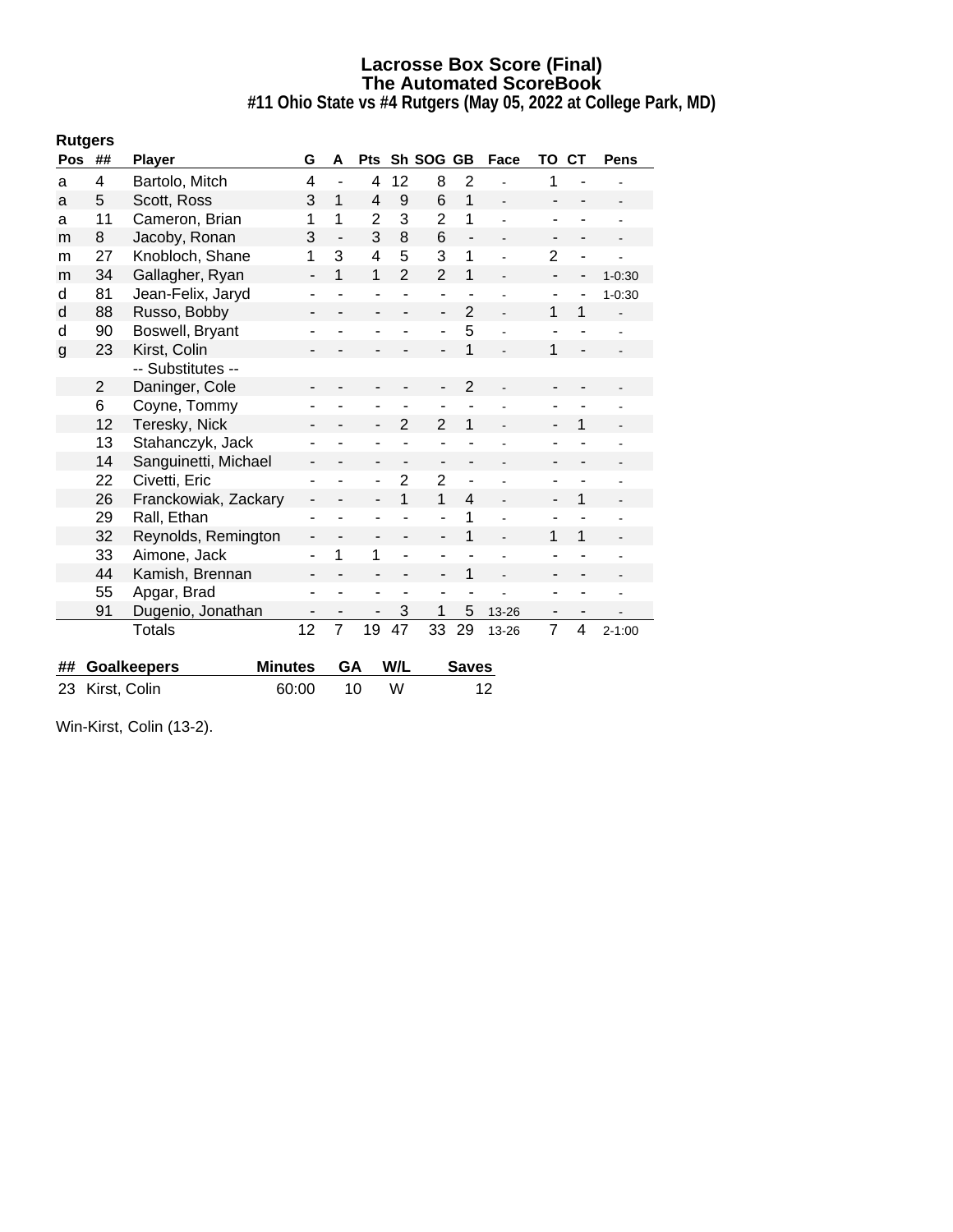**#11 Ohio State vs #4 Rutgers (May 05, 2022 at College Park, MD)**

| <b>Ohio State</b> |                |                    |                              |                          |                              |                          |                              |                              |                          |                          |                          |                |
|-------------------|----------------|--------------------|------------------------------|--------------------------|------------------------------|--------------------------|------------------------------|------------------------------|--------------------------|--------------------------|--------------------------|----------------|
| Pos               | ##             | <b>Player</b>      | G                            | A                        | <b>Pts</b>                   |                          | Sh SOG GB                    |                              | Face                     | ΤО                       | <b>CT</b>                | <b>Pens</b>    |
| a                 | $\overline{2}$ | Myers, Jack        | $\overline{2}$               | 3                        | 5                            | $\overline{7}$           | 3                            |                              |                          | 3                        |                          |                |
| a                 | 4              | Smith, Colby       | $\qquad \qquad \blacksquare$ |                          | $\overline{\phantom{a}}$     | 3                        | $\qquad \qquad \blacksquare$ | -                            |                          | ٠                        |                          |                |
| a                 | 16             | Knox, Jason        | ۰                            |                          | $\overline{\phantom{m}}$     | 3                        | 3                            | $\qquad \qquad \blacksquare$ |                          | 1                        |                          |                |
| m                 | 3              | Allen, Ari         | -                            | -                        | $\overline{\phantom{a}}$     | 3                        | $\overline{2}$               | $\qquad \qquad \blacksquare$ | $\overline{\phantom{0}}$ | 1                        | $\overline{\phantom{a}}$ |                |
| m                 | 6              | White, Scott       |                              |                          | $\overline{\phantom{a}}$     | 3                        | $\overline{2}$               |                              |                          |                          |                          |                |
| m                 | 29             | Reid, Jackson      | 5                            | $\overline{\phantom{a}}$ | 5                            | 8                        | $\overline{7}$               | $\overline{2}$               | L.                       | ۰                        |                          |                |
| d                 | 42             | Gallagher, Tyler   | ۰                            |                          | $\blacksquare$               |                          | $\blacksquare$               |                              |                          | ÷,                       | 1                        | ÷              |
| d                 | 44             | Van Buren, Bobby   |                              |                          |                              |                          | $\blacksquare$               | 1                            |                          |                          | 1                        |                |
| d                 | 52             | Snyder, Jacob      |                              |                          | ٠                            |                          | $\overline{\phantom{0}}$     |                              |                          | ۰                        | 1                        | $1 - 1:00$     |
| $\mathsf{g}$      | 1              | Wahlund, Skylar    | -                            |                          |                              |                          | ÷,                           | $\overline{2}$               |                          |                          |                          |                |
|                   |                | -- Substitutes --  |                              |                          |                              |                          |                              |                              |                          |                          |                          |                |
|                   | 8              | Cmiel, Connor      |                              | 1                        | 1                            | 1                        | $\qquad \qquad \blacksquare$ | $\overline{2}$               |                          |                          |                          |                |
|                   | 10             | Shean, Ed          | 1                            |                          | 1                            | $\overline{2}$           | $\overline{2}$               | 1                            |                          |                          |                          |                |
|                   | 11             | Zupicich, Stephen  | $\qquad \qquad \blacksquare$ |                          | $\overline{\phantom{a}}$     |                          | $\blacksquare$               | $\overline{4}$               |                          | $\overline{\phantom{a}}$ | 1                        |                |
|                   | 15             | Raney, Carson      |                              |                          | ۰                            |                          | ٠                            |                              |                          | ۰                        |                          |                |
|                   | 17             | Ludd, Zach         | -                            | -                        | $\overline{\phantom{a}}$     | $\overline{\phantom{0}}$ | ٠                            | -                            |                          | -                        |                          |                |
|                   | 18             | DiCicco, Trent     | 1                            |                          | 1                            | $\overline{2}$           | 1                            | $\overline{2}$               |                          | ۰                        |                          |                |
|                   | 20             | Blanchard, Drew    | $\qquad \qquad \blacksquare$ |                          | $\qquad \qquad \blacksquare$ |                          | $\qquad \qquad \blacksquare$ | $\qquad \qquad \blacksquare$ | $2 - 8$                  | $\overline{\phantom{a}}$ |                          |                |
|                   | 22             | Wiseman, Johnny    | 1                            |                          | 1                            | 1                        | 1                            | 1                            |                          | 1                        |                          |                |
|                   | 25             | Pehlke, Mitchell   | $\overline{\phantom{0}}$     |                          | $\overline{a}$               | $\overline{2}$           | 1                            | 1                            |                          | 1                        | $\blacksquare$           |                |
|                   | 30             | Inacio, Justin     | ۰                            |                          | $\overline{a}$               |                          | $\overline{\phantom{a}}$     | 7                            | $11 - 18$                | ۰                        |                          |                |
|                   | 38             | Langermeier, Greg  |                              |                          |                              |                          | $\blacksquare$               | $\overline{2}$               |                          | 1                        | $\blacksquare$           |                |
|                   | 40             | Hilleary, Carter   | ۰                            |                          | $\overline{\phantom{a}}$     |                          | $\overline{\phantom{0}}$     |                              |                          | ٠                        | ٠                        | $\overline{a}$ |
|                   | 43             | Walsh, George      | -                            |                          |                              |                          |                              |                              |                          | $\overline{\phantom{a}}$ |                          |                |
|                   |                | <b>Totals</b>      | 10                           | 4                        | 14                           | 35                       | 22                           | 25                           | 13-26                    | 9                        | 4                        | $1 - 1:00$     |
|                   |                |                    |                              |                          |                              |                          |                              |                              |                          |                          |                          |                |
| ##                |                | <b>Goalkeepers</b> | <b>Minutes</b>               | GA                       |                              | W/L                      |                              | <b>Saves</b>                 |                          |                          |                          |                |

| Loss-Wahlund, Skylar (10-5). |  |
|------------------------------|--|
|                              |  |

1 Wahlund, Skylar 60:00 12 L 21